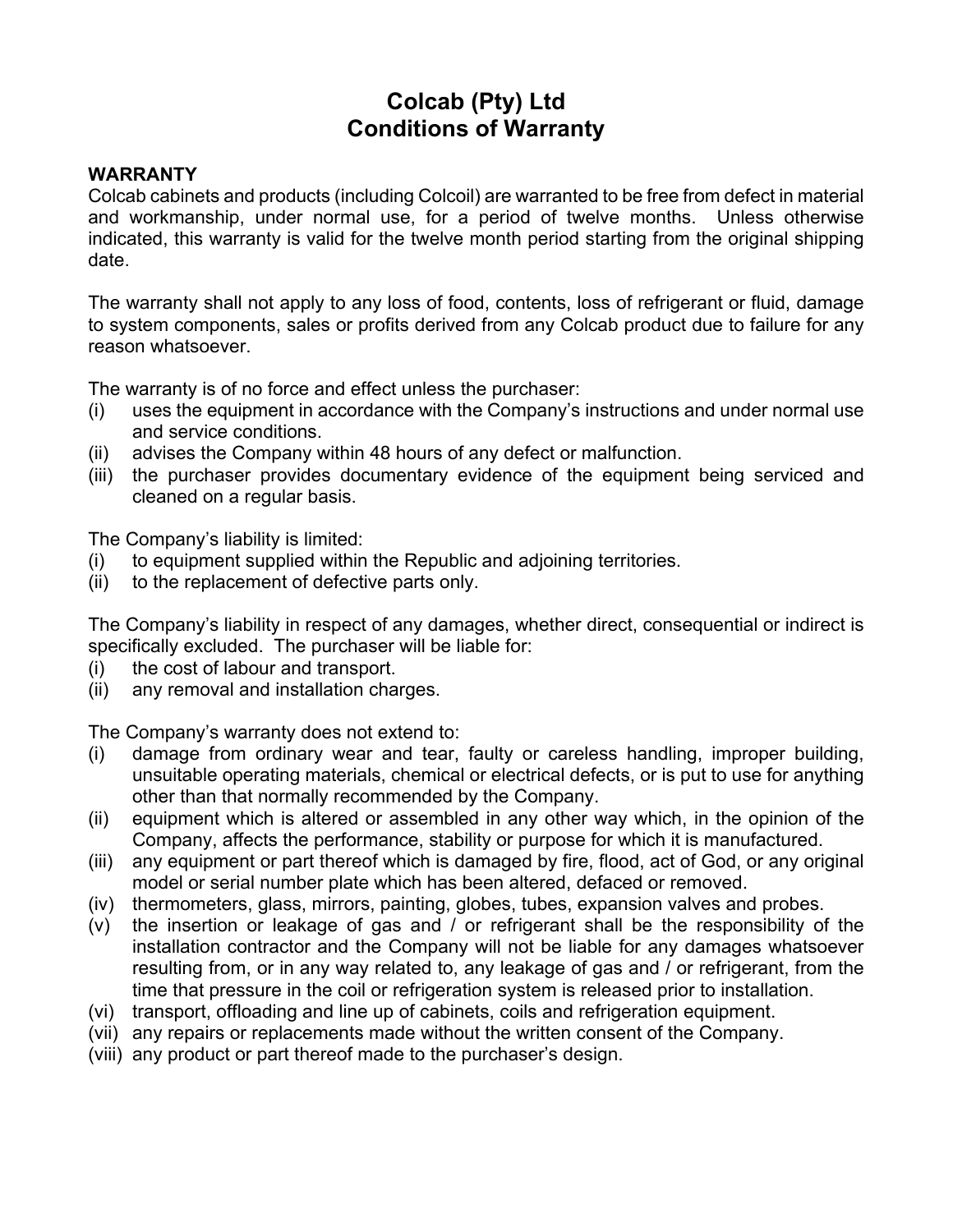This warranty vests solely in the original purchaser and is not transferable, unless disclosed to the Company at the time of purchase, and is in substitution for any other Guarantee or Warranty express or implied.

### **CLAIM SUBMISSION**

- Warranty claims must be submitted to Colcab no more than seven (7) days after the warranty repair was completed or the defective part was replaced.
- Claims must be submitted in writing.
- The correct model and serial number of the equipment must be provided.
- The store opening date must be provided as well as the commissioning date of the equipment.
- The date the repair was performed and completed must be provided.
- All cabinets, evaporator and condenser coils and simplex and multiplex units are shipped with a nitrogen charge. The pressure needs to be checked upon receipt, and Colcab needs to be notified immediately if the equipment is not pressurised. No claims will be honored without such notification.
- Any repairs conducted by personnel other than Colcab will not be honored unless preapproved by Colcab. Colcab reserves the right to use its own contractors to effect repairs.
- The faulty part must be returned to the factory before payment will be made, unless otherwise agreed to in writing.
- Any claim made by a party other than the purchaser must be authorised in writing by the purchaser.
- When submitting a warranty claim for replacement parts, the following additional information must be supplied:
	- Full name and address of company ordering the parts.
	- Name of the person ordering the parts.
	- Description of items needed (where possible, please supply the part number[s]). Please also specify the colour where applicable.
	- Complete shipping address.
	- Requested mode of transport and transporter.

Note: Please consult the Operating and Maintenance Requirements and Colcoil Installation Guidelines documents.

#### **CONSEQUENTIAL LOSS**

Under no circumstances shall the Company be liable for any consequential loss of whatsoever nature, howsoever arising.

## **PERFORMANCE AND LIABILITY**

The Company does not warrant or represent that any goods supplied by it are fit for any particular purpose and the purchaser must use and rely on his own judgement as to their fitness for the purpose intended.

#### **SHIPMENT SHORTAGES**

If equipment is shipped from the factory with components missing, the Colcab Dispatch Department must be contacted immediately to rectify the shortage. Shortages must be reported upon receipt of equipment. Shipments must be inspected upon receipt to ensure that the correct number of items have been received. Once the delivery note is signed, the customer